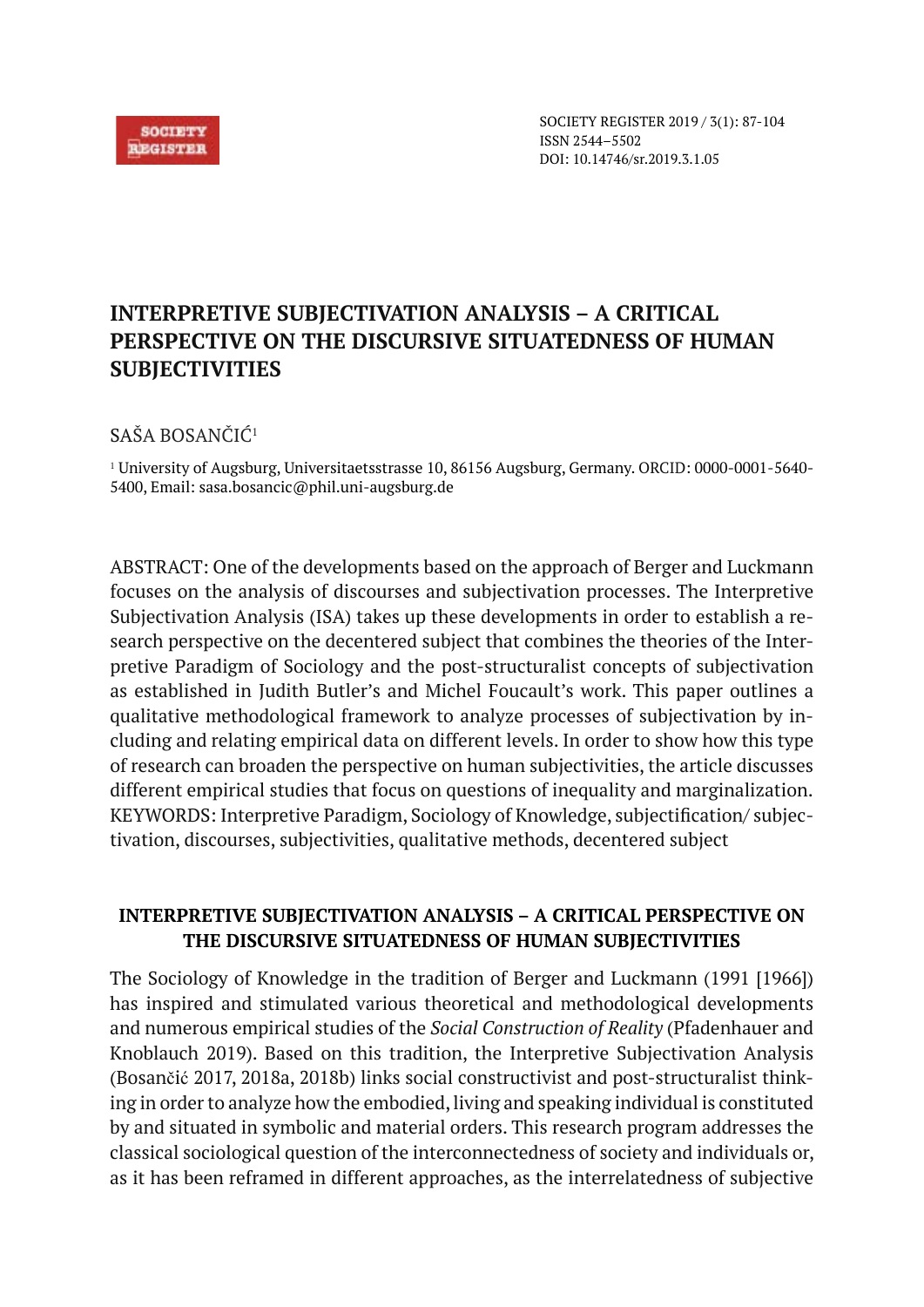and objective realities, structure and agency, micro- and macro-level, system and lifeworld and so on. In post-Marxist and post-structuralist thinking, Louis Althusser and Michel Foucault had a major impact on conceptualizing subjectivation in a similar way as Max Weber for instance. Weber's (2002 [1904/1905]) early sociological study on the 'Spirit of Capitalism' showed how people's everyday practices were influenced by religious salvation messages and how this entanglement of cultural and discursive 'callings' on the one hand and people's self-relations and practices on the other hand pushed forward a capitalist formation of society. Althusser (2001 [1971]) also refers to a kind of entanglement as his concept of *interpellation* shows how ideological state apparatuses call upon subjects and shape them as individuals with coherent identities. In his historical and empirical studies, Foucault takes up these thoughts and analyzes the way subjects are constituted by powerful discourses and dispositifs.

Following all these traditions, subjectivation (sometimes also referred to as subjectification) can be understood as an interrelatedness or entanglement of normative subject orders and subjective self-relations, or, as Foucault puts it,

What are the games of truth by which man proposes to think his own nature when he perceives himself to be mad; when he considers himself to be ill; when he conceives of himself as a living, speaking, laboring being; when he judges and punishes himself as a criminal? (Foucault 1990b: 7)

The Foucauldian concept of subjectivation had a strong impact on the debates about the *decentered subject* in Cultural, Postcolonial or Gender Studies as well as various other research fields. On the one hand, theoretical debates were initiated in these contexts, for instance in Spivak's (1998) or Butler's (1997) works. On the other hand, the Governmentality Studies continued Foucault's empirical work that he outlined in his lectures on the genealogy of the neoliberal formation of society and the entrepreneurial self.<sup>1</sup> Theoretically and empirically, both perspectives on subjectivation hardly refer to the sociological tradition on the duality of structures (Giddens 1984) or the concept of the Self (Mead 1972 [1934]). Also, these traditions neither have an elaborate methodological standpoint for instructing empirical studies, nor do they adopt qualitative research methods. Therefore, most of the empirical work somehow follows Butler's or Foucault's ideas without (explicitly) specifying how the theoretical framework was implemented in concrete research practices. The other way around, sociological tradition hardly takes into consideration the debates about subjectivation. Instead, sociologists for the most part continue to speak about selves and subjectivities, individuals and actions. However, if they do include the Foucauldian concepts of power relations and subjects, $2$  their heuristic concepts for doing empirical research are more focused on the constitution of symbolic orders than on the intertwining of normative subject positions and subjective self-relations.

In this paper, the Interpretive Subjectivation Analysis (ISA) will be discussed as a

possible link between elaborate methodologies and methods of the Interpretive Paradigm of Sociology on the one hand and post-structuralist approaches of subjectivation that do not reflect their methodological groundings and methods on the other hand. Therefore, it is necessary to discuss how Foucault's and Butler's most influential works on subjectivation can be integrated in an interpretive sociological tradition. The first chapter therefore focuses on the questions of agency and structure in order to lay the methodological foundation of the ISA. The second chapter takes up these theoretical assumptions and develops heuristic tools to instruct empirical research on subjectivation processes. Finally, the third section presents two empirical case studies to show how ISA is used in the implementation of empirical research projects.

# **1. THE METHODOLOGICAL IMPLICATIONS OF THE ISA**

Foucault deals with questions of how subjects are aligned with discursively constituted orders of knowledge and how individuals are normalized in the contested and powerful 'games of truth' (Foucault 1990a, 1990b). However, the individuals addressed that are interpellated by normative symbolic orders are not determined by themselves but they are more or less free, as Foucault often emphasizes (in his work). For example, Foucault argues that there would be no need for *technologies of power* if people were not able to act differently than the governmental, disciplinary or biopolitical power mechanisms are pushing them to act: "Power is exercised only over free subjects, and only insofar as they are 'free'" (Foucault 1994: 342). Foucault is therefore often misunderstood as having proclaimed the 'death of the subject' like Jaques Lacan and other post-structural thinkers. On the contrary, Foucault's concepts were closer to the Interpretative Paradigm of Sociology than to (post-)structuralist 'theories without a subject'. As Keller (2018) shows, Foucault analyzed discourses as regulated statement practices that deal with objects and co-constitute the objects of which they speak. In his historical and empirical studies, Foucault analyzed the 'games of truth' in which differently situated actors struggled about the legitimate interpretation of reality, e.g. by discursively constructing the differentiation between criminal and conform subjects (Foucault 1995), rational and insane subjects (Foucault 2003) or subjects with a normal or a deviant sexuality (Foucault 1990a). According to Keller (2018: 16), this is very similar to the pragmatist and symbolic-interactionist tradition of analyzing the *definition of the situation*, a starting point of sociological thinking as defined by William I. Thomas and Dorothy Thomas in the 1920s. Thus, both traditions focus on how reality is constructed in powerful 'games of truth' by actors who are co-constituted by these games of truth. As Keller puts it:

 Conflicts over the definition of situations likewise occur in quite different areas and arenas. In fact, they are a basic feature of the collective human struggle with the world, its existence and resistances, with unfolding events, catastrophes, action choices, evaluations and all kinds of corresponding ways of problem solving. Events, problematisations and their actors who are engaged in the politics of knowledge and knowing, that is, in meaning making/world making: these are the core drivers of discursive struggles (and social transformations). (Keller 2018:

 $^{\rm 2}$  E.g. Adele Clarke's Situational Analyses (2005) or Reiner Keller's Sociology of Knowledge Approach to Discourse (Keller 2011, 2013; Keller, Hordnidge and Schünemann 2018).

<sup>1</sup> Cf. Foucault (2007, 2008), Bröckling (2015), Burchell, Gordon and Miller (1991), Dean (1999), Lemke (2001) and Rose (2007).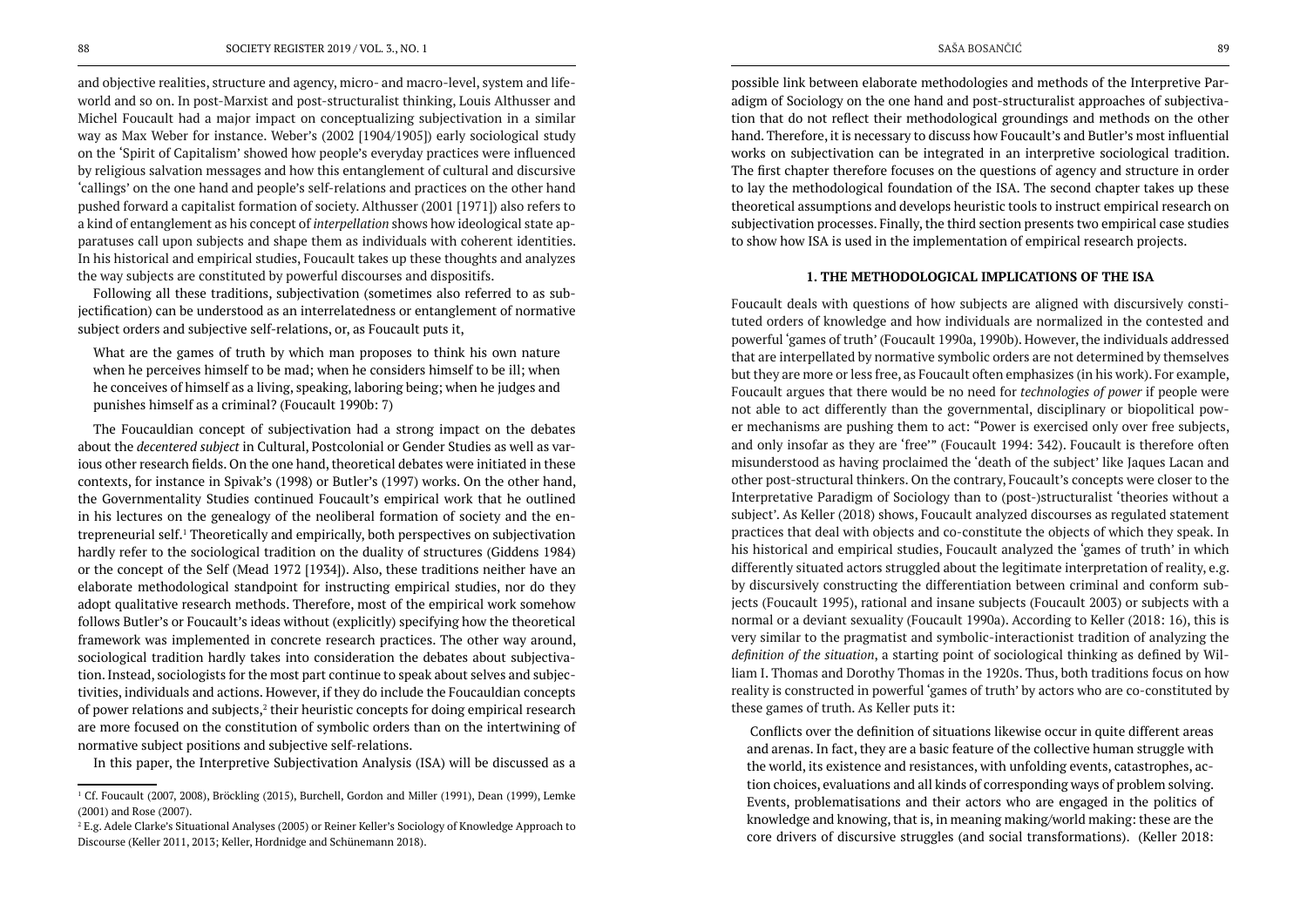# 17)

Despite these similarities, Foucault was not concerned with (the) questions of agency in his genealogical perspective on the normative formation of subjects. I.e., in contrast to the interpretive sociological tradition, he refuses to make any anthropological statements on the 'human condition' and to elaborate his concept of a subject beyond the assumption that subjects are always shaped by symbolic orders and mechanisms of power in specific historical contexts. Judith Butler takes up Foucault's thoughts on power, discourses and subjectivation, but just as in the sociological tradition, she is also not only interested in the genesis of the 'Technologies of the Self' (Foucault 1988, 1991b) and the changing regimes of subject formation. Butler also wants to know how power works and enfolds on the 'inside' of the subject. Butler therefore criticizes Foucault and argues that the explanation of subject formation would need a psychoanalytical framework. She argues that "the formation of the subject cannot fully be thought (…) without recourse to a paradoxically enabling set of grounding constraints" (Butler 1997: 87). These grounding constraints consist of two processes of foreclosure: first, the necessity to repress the fact that love is constituted in relations of dependence; second, the enforced foreclosure of homosexuality (ibid.: 135). These losses constitute the psyche of the subject and as they take place in a pre-reflexive phase of childhood, the individual is not aware of these losses and therefore unable to grieve. According to Butler (1997: 167), these unconscious foreclosures constitute a *melancholic subject* that is "haunted by an inassimilable remainder" (ibid.: 29) and hence, subjects are bound to seek recognition. This concept of psyche as the 'inner space' of a subject is problematic for various reasons.

First, psychoanalytical concepts like melancholia are highly speculative terms and, from a Foucauldian perspective, such terms should rather be subject to a discourse analysis than be used as explanations for the basic formation of subjects. Or, as Charles W. Mills already pointed out in his analysis of *vocabularies of motive,* "There is no need to invoke 'psychological' terms like 'desire' or 'wish' as explanatory since they themselves must be explained socially" (Mills 1940: 905).

Second, from a genealogical perspective, it is unclear whether the melancholic subject is only a way of forming the subjects in a specific historic (period) and spatial context or whether Butler somehow assumes that this way of constituting the/a subject is universal. Third, from the pragmatist perspective of William James (2003 [1907]), it could be asked if certain theoretical assumptions make a difference while doing empirical research. If one thinks of a researcher who conducts qualitative interviews for instance and his findings show three or more different ways of how people react in a certain situation or his/her findings reveal different ways of how people narrate their identities and relate to different discourses while positioning themselves. Since individuals are not determined by symbolic orders, these kinds of differences will always appear in empirical data and the theoretical assumption of a basic desire for recognition cannot explain the various empirical differences because all subjects share this desire. In other words, the desire for recognition may explain why people want to adopt specific subject positions and identities in general, but it cannot explain why

people choose specific subject positions over others, for instance, why some people adopt right-wing and others adopt left-wing identities. Further, it cannot be explained either why the adoption of a certain subject position is performed in a more or less broad variety.

So even if Butler's criticism of Foucault's concept of a subject that does not elaborate human agency is justified, I am arguing in favor of a more careful use of explanatory concepts of how subject are shaped. In order to conduct empirical research on subjectivation processes and regarding the pitfalls of Butler's concepts, I suggest that instead of invoking psychological or psychoanalytical terms it is more useful to adopt Butler's (2011: 60) concepts of performativity and iterability she conceptualizes following and criticizing Austin, Searle and Derrida. In this respect, performativity means that subject norms need to be repeated in order to exist, but every repetition or citation is not only a rearticulation of a norm but always a resignification as every citation of a norm inevitably comes along with a deferral (ibid.: 70). In other words, norms need to be repeated, but every repetition takes place under different temporal and spatial conditions, and therefore, every repetition is a *resignification*, i.e. a – however slight – shift or deferral of nthe norm. Moreover, norms do not have an origin but exist only as a practice of repeating, which is another reason why repetition is always resignification. In contrast to post-structural theories that assume that norms or structures change *on the long run* without the agency of social actors, but because of inevitable deferrals, Butler adheres to a concept of human agency. She puts forward that the necessity of repletion of subject norms opens up possibilities for resignification(s). Still, living and embodied individuals have to occupy these spaces opened up due to necessary repetition. In her examples, Butler (2011: 84) demonstrates for instance that gender norms are not only changed through iterability processes without a subject, but through the performances of Drag-Kings or Drag-Queens who actively challenge the heterosexual matrix and generate other subject norms and positions.

This concept of agency is compatible with Foucault on the one hand who also assumes that the subject is formed in submission but still has the agency to resignificate norms or to resist interpellations. On the other hand, Butler's concept of agency is also highly compatible with the tradition of the Interpretative Paradigm of Sociology. George Herbert Mead (1972: 174-175), for instance, conceptualizes the Self as consisting of the two inseparable instances of the I and the Me. The Me is constituted through the internalization of norms, and the I is the present part of our Self we are only aware of when we act. However, when we start to think about our Self, the I can only be accessed through the Me, i.e. we are never fully aware of our Self since we always depend on symbolic orders like discourses and vocabularies of motive in these self-reflexive processes. So the I is a kind of (a) 'black box' similar to the 'inassimilable remainder' in Butler's concept. In contrast to Butler, the I is not conceptualized as a psyche with certain desires but as the active part of the organism that forces and enables us to act more or less freely in the context of symbolic orders that are not created freely. Berger and Luckmann (1991), who refer to George Herbert Mead and Alfred Schütz, also conceptualize the subject as not being determined but situated and socialised within historically and socially developed *universes of discourses* (Mead 1972) or *stocks*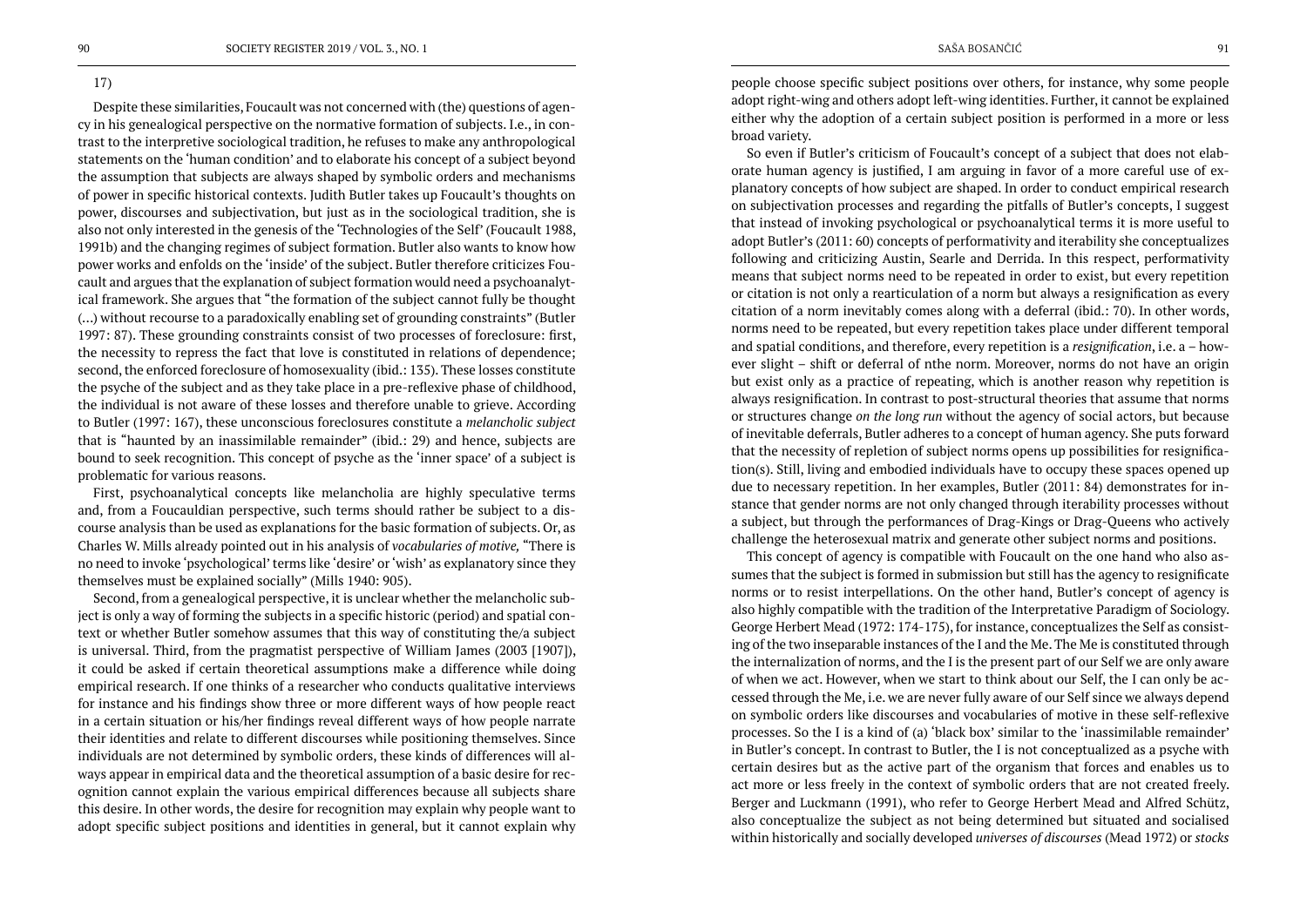*of knowledge* (Schütz and Luckmann 1973) which have to be interpreted. Hence, the basic assumption of the ISA is that human individuals are able to interpret symbolic orders as Butler is assuming with the concept of resignification on the one hand. On the other hand, human actors are forced to interpret symbolic orders because these orders do not speak for themselves but need to be constantly performed by actors and therefore make interpretations necessary (Reichertz 2013). According to Butler, this necessity results from the need of repetition; in the interpretive sociological tradition it is assumed that symbolic orders can be understood as some kind of 'instructions' (Giddens 1984) that have to be specified in concrete historical and spatial situations. Ultimately, and despite all the differences, Mead's, Butler's and Foucault's perspectives on subjects and subjectivation processes are to the extent that they assume that human individuals and this kind of subjective 'inner space' are instances of (partly communicatively structured) self-reflexivity which is situated in and constituted by 'outer' symbolic orders, materialities as well as time and space relations. Therefore, the methodological standpoint of the ISA refers to these traditions and conceptualizes subjectivation as a process during which subject norms are constructed and human individuals are addressed by these normative symbolic orders. The two key questions of the ISA is how these non-determining processes of being addressed and of shaping (or not shaping) one's self according to the discursive interpellations and instructions are taking place and how they can be investigated empirically. To this end, the ISA proposes heuristic tools that will be discussed in the next chapter.

#### **2. THE ANALYTIC TOOLKIT OF THE ISA**

First of all, the emergence and transformation of subject norms as well as their processing and circulation must be clarified. One way to do so is to analyze which actors get into positions where they can legitimately speak and are thus involved in the discursive struggles about the definitions of reality. It is also important to ask which actors are excluded and which voices are silenced or not heard at all. For this purpose, the ISA encompasses the concept of *speaker positions* which is developed in the *Sociology of Knowledge Approach to Discourse* following Foucault. Speaker positions are "depict positions of legitimate speech acts within discourses which can be taken on and interpreted by social actors under specific conditions (…) as role players." (Keller 2011: 55). How do they become speakers though?

This might happen by their being socialised within a particular universe of discourse (such as mathematics or psychological expertise) for example through university education and careers and institutional role taking. This might happen also by just starting to engage for organisational or private reasons with an issue of public concern (like poverty, human rights, or ecological transformation). (Keller 2018: 35)

(The) speaker positions are contested, and different speakers struggle to authorize themselves to participate in the 'games of truth'. In these struggles, they use different vocabularies of motive, story lines or interpretive schemes and frames to establish

their "politics of knowledge" (ibid., pp. 32-34). In these discursive struggles, *subject positions* are constructed as well:

Subject positions/Identity offerings depict positioning processes and 'patterns of subjectivation' which are generated in discourses and which refer to (fields of) addressees. Technologies of the self are understood as exemplary elaborate, applicable and available instructions for subjectivation. (Keller 2011: 55)

Such discursively constructed subject positions unfold their power effects by making certain self-relations appear desirable on the one hand and, often simultaneously, by constituting negative examples that are stigmatized or denied recognition. A well known subject position is the 'entrepreneurial self' which comes along with the stigmatized and marginalized negative subject position of 'the unemployed person'. These negative subject positions often unfold instructions of how the deviant subjects should be educated, disciplined, punished or excluded (Keller 2018: 36). However, these discursively constructed subject positions and the interpretive schemes, frames, storylines and dispositifs which accompany them or in which they are situated should not be confused with how the living, speaking and embodied human individuals are reacting to them. This can manifest itself in the entire spectrum of possible forms of human reaction: from the attempt to take up the subject positions affirmatively, to misinterpret them, to appropriate them partially, to subvert them and so on. In order to analyze these processes, the ISA develops the concept of *self-positioning* (Bosančić 2014, 2017). Self-positioning is a permanent, precarious, tentative, changeable, dynamic and ongoing process that takes place when people are addressed and identified with subject positions and other 'truths' circulating in discourses and within dispositifs. The foundations for this concept of self-positioning are derived from Mead's (1972), Goffman's (1961, 1971, 1974, 1986, 2013) and Strauss' (1959) works on the Self and on the non-essentialist concept of identity. According to their theoretical conceptions and especially following Goffman, people are permanently positioned and identified according to socially constructed facts, such as race, class and gender, or to personal facts, such as their looks or the stories they tell about themselves. These processes take place in life-world contexts, in organizational settings and dispositive arrangements and they are often mediated through discourses. Therefore, people are constantly confronted with normative expectations and thus, self-positioning is to be understood as a process inevitably running along due to the nature of social contexts and situations, without requiring reflected attention to the subject positions and norms. It is possible, for instance, that an unemployed person is 'activated' by public employment agencies by more or less forcing him/her to be self-responsible and to subject his/her personal goals to the demands of the labor market. During this process, neither the unemployed person nor the public representative profiling the unemployed person has to be aware that he or she is being addressed with the subject position of the entrepreneurial self. By being profiled and treated according to the neoliberal labor market regime, the subject position of the entrepreneurial self is implemented even if none of the actors is aware of that. Nevertheless, in such a context of subjectivation, the researcher can make plausible that, on the one hand,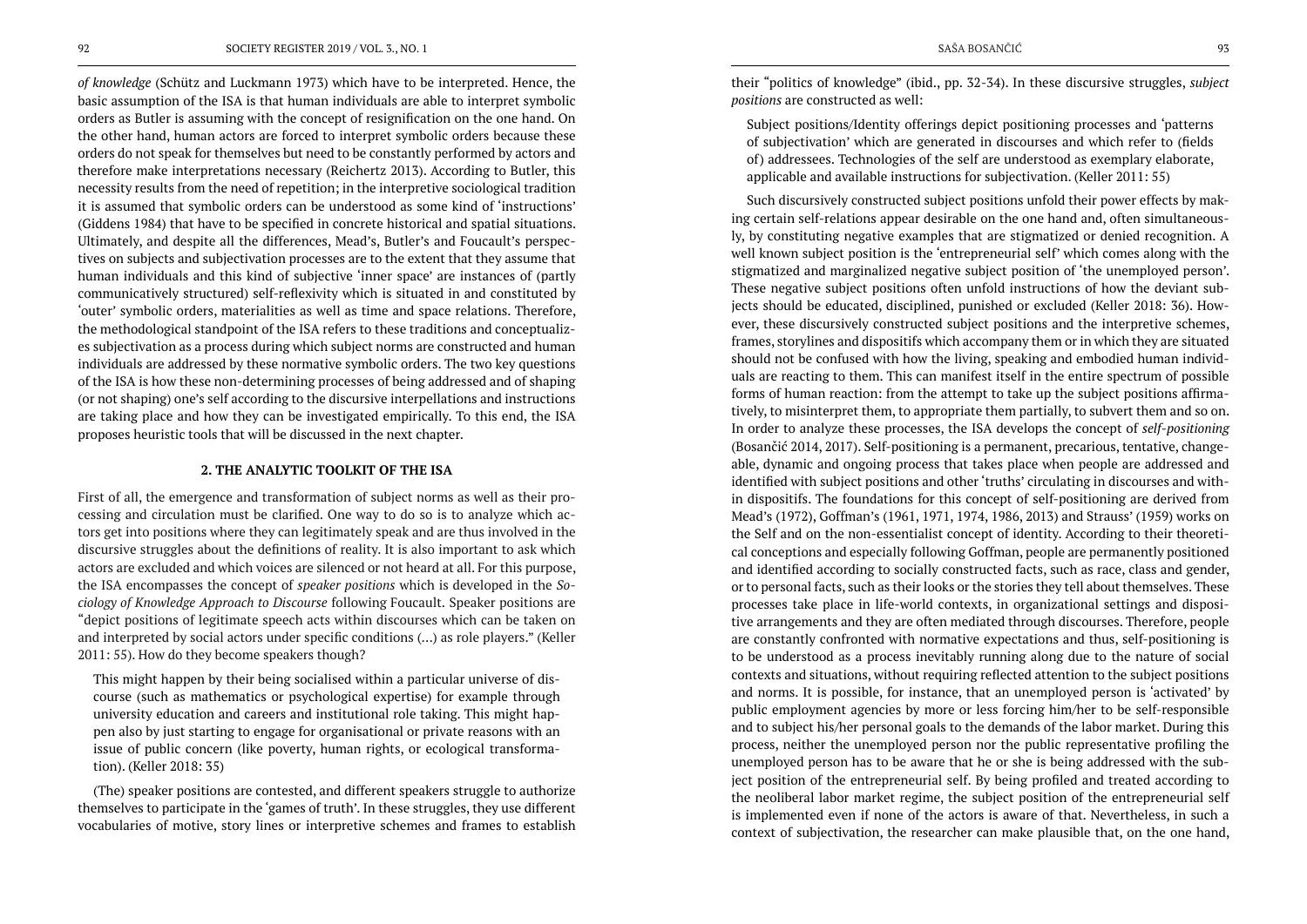certain subject positions can be implemented through the dispositive arrangement and by tools of activation that are applied. On the other hand, self-positioning processes of the unemployed person can only be explained adequately if the researcher analyzes them as reactions to the interpellation by the subject position. In contrast, it is also possible that processes of self-positioning are highly reflexive, for instance, when people decide to challenge the demands of the subject position as a 'consumer'. In the minimalist movement, for instance, people are highly aware of being positioned in a certain way and they try out new ways of self-positioning, e.g. by living in relatively self-sufficient communities or by moving into tiny homes. By doing so, they may also even generate new subject positions through their collective activities on the internet or through political activism. Besides clarifying that self-positioning can take place on a continuum between highly reflective and non-reflective processes, the latter example also shows that speaking positions, subject positions and self-positioning are intertwined. People are not necessarily only addressed by subject positions that other actors in speaking positions have constructed and legitimized. Rather, people addressed in certain ways can subvert this way of being addressed and contest the dominant subject positions by creating new ones through their collective effort to gain a speaker position.

To sum it up, subject positions do not determine the self-positioning processes. Thus, self-positioning is more or less reflexive and more or less creative engagement with subject positions. As Goffman (1961, 2013) has shown, self-positioning is always accompanied by processes of distance-making and deviation. These deviations inevitably unfold as a result of the aforementioned necessity to interpret the subject positions and to specify them in concrete situations as subject positions are complex, overstraining, ambiguous and even contradictory. As Berger and Luckmann (1991) as well as Schütz and Luckmann (1973) have shown, people are situated in different positions within the social structure as well as in different life-world contexts where they are confronted with various subject positions and other 'truths' constructed discursively. They have developed various biographical relevancies and act upon situational demands in changing institutional and organizational settings. For this reason, self-positioning is always a process of resignification, and creative deviation processes are consequently not a unusual, but rather the regular way of self-positioning. In turn, this does not mean that these processes of deviation and resignification inevitably result in transformations of the subject positions. In other words, although each adaption and appropriation of a subject position means deviation, not every single resignification results in a change of hegemonic subject positions and discourses, as implied by the assumptions of iterability and performativity (cf. chapter 2). There may be similar deviations in self-positioning processes of different individuals, but only if these typical ways of self-positioning stimulate collective actions and people try to get in speaking positions, transformations of subject positions or the emergence of new ones may take place.

Bosančić (2014) conducted a study on low-skilled workers,<sup>3</sup> i.e. workers who are marginalized due to the neoliberal transformation of the labor market when jobs in the industrial sector were 'outsourced' to low-wage countries or eliminated due to technological developments. Mostly male working-class members have lost their previous social status with the start of globalization processes. Not only did they lose their

The ISA thus uses various analytic actor categories as *sensitizing concepts* (Blumer 1954) to empirically examine how power relations unfold, i.e. who is able to participate in what way in the discursive 'truth production' by gaining a speaking position

and what kinds of effects on the self-positioning processes unfold. The questions of agency are understood as empirical questions by using qualitative methods to investigate how power relations are affecting people in specific subjectivation contexts. The ISA thus focuses on asking which resources are available to the people addressed by normative symbolic orders and which situations of interpellation are perceived and felt to be restrictive as well as to what extent. This methodological framework necessarily needs to take into account two levels of empirical data. On one side, researchers need to examine the context of the interpellation, i.e. the subject positions and the specific contexts of subjectivation, with methods of discourse analysis or ethnographic research designs for instance. On the other side, data about self-positioning processes must be collected, e.g. by conducting qualitative interviews or through a participant observation. Finally, these two levels of data have to be related to each other to analyze if and how the subject positions, discourses or dispositifs unfold power effects on the self-positioning processes. The following chapter will demonstrate how these conceptual strategies of the ISA are implemented.

# **3. CASE STUDIES WITH ISA**

In order to analyze the relationship between speaker positions, subject positions and self-positioning processes, it is necessary to investigate empirically both the symbolic orders and 'games of truth' with their subject norms as well as the ways these normative orders are adopted by living, acting and embodied human beings. Only through this methodological basic principle can it be ensured that researchers do not deductively conclude that certain discursive positions have an effect on the interview narratives or that certain observations in the field are power effects of subject positions and vice versa. The methodological rule therefore says that both the self-positioning processes and the respective subject norms as well as their circulation and the contexts of subjectivation should be examined, because only the knowledge of both levels can give a plausible explanation about the relations between subject positions and modes of self-positioning. This will be illustrated by two empirical studies in this chapter. The first one is a study by (Bosančić 2014) that deals with low-skilled working-class men, while the second study by Lisa Pfahl (2011) is on the self-positioning processes of students with 'learning difficulties' in the context of 'special needs schools'.

# **3.1 Low-skilled workers**

 $^3$  By 'semi-skilled' it is meant that it just takes a few hours or days to learn the necessary job skills. The category was used as an analytical category in Goffman's (2013: 83) sense for the purpose of the study and did not intend to qualify the worker's qualifications in any way.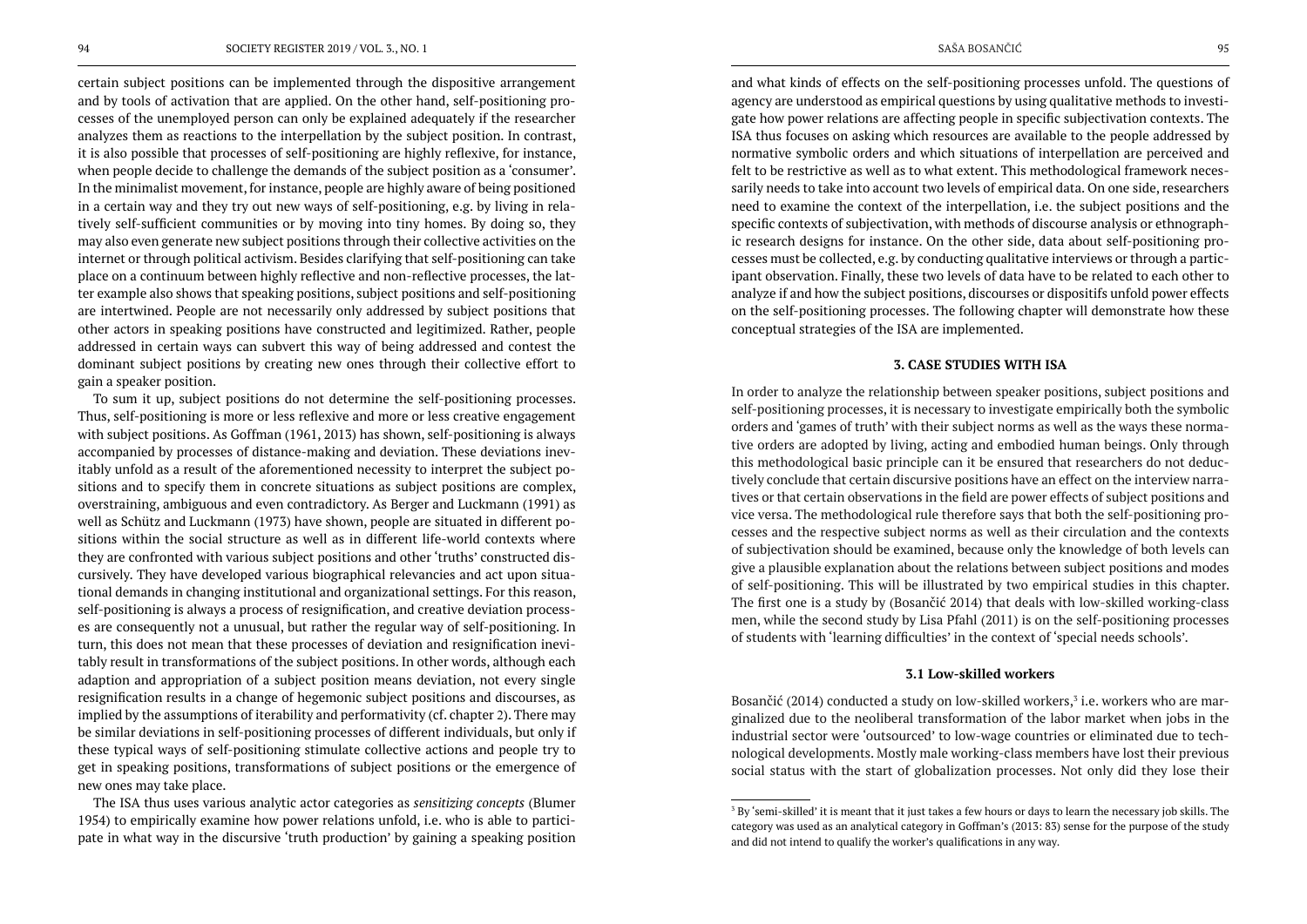more or less secure employment positions, they were also marginalized due to the loss of power of the unions which had been able to provide positive and proud subject positions for the workers. These marginalization processes were accompanied by a new hegemonic discourse of the *knowledge-based society* in which only high skilled workers are valuable. By a meta-analysis of discourse based studies on work and economy,<sup>4</sup> three subject positions were reconstructed: the entrepreneurial self, the creative self and the flexible self. These dominant subject positions do not provide any opportunities for semi-skilled workers to relate to themselves in a positive way since they are not able to fulfill the requirements constituted by the subject positions. The question guiding the qualitative interviews with low-skilled male workers was about how the economic and discursive marginalization influenced their self-positioning processes.

One outcome from the interviews was that some of workers could still adapt the subject position of the flexible self. The kind of impact or influence that is referred to can be seen in the following statement:

I can do almost everything that's needed. I am responsible for the incoming goods as well as for the outgoing goods. I check what is needed for the production department and do many more things. And if one of my colleagues is ill, I'll just jump in and take his place – that's no problem at all. For me it's normal, I can work everywhere in the warehouse. Most of my colleagues have their own sector – I mean, that is also a lot of work, too. But for me, there is not just one thing, I can work anywhere in the logistics department. Ingoing goods, outgoing goods, processing orders, packaging, just everything. (Lothar, 48 years old, in: Bosančić 2014)

Lothar, who has been working in the same company in the industrial sector for 15 years, and the other workers interviewed spoke about their special ability to do all the jobs in their working section. They also pointed out that they could adapt to new tasks quickly and this was the reason why 'the boss' or the company needed them. This way of self-positioning implies that the workers see themselves as capable of doing many different jobs, of quickly adapting to new demands, of working extra hours and so on – and these are the skills that are highlighted in the discourses about the flexible self. This interpretation becomes more evident when taking into account the statements of workers who did the same jobs and explained how boring their job was or that no special skills were needed to fulfil the tasks. Hence, it is clear that the workers' explanations are not just reactions to the actual conditions of the workplace, but they are mediated through discourses. The findings show that one group of workers only focused on their family lives, their house and their backyard garden and led a secluded life without any interests other than their close social environment. Their interpretation of the workplace is more or less indifferent. The other group of workers who regard themselves as flexible is more open to the demands of the world at large, e.g. these workers are active in unions or follow the news. Therefore, this group has more resources to adopt to dominant discourses and to position themselves as flexible

(weather or not they had the skills they were attributing to themselves). Taking into account that all the workers have seen many workmates lose their jobs or be replaced by temporary workers with lower wages, this way of self-positioning could be interpreted as a *fictional security strategy*, meaning that the self-attribution to be flexible empowers them to some degree so they can feel more secure not to lose their job(s).

# **3.2 Students with 'learning disabilities'**

Lisa Pfahl (2011) examines modes of subjectivation in so-called 'special needs schools' in Germany, a type of school that focuses on the idea of 'healing' emerging at the interface of education and health care and that trains children and adolescents with behavioral problems or learning difficulties. The term 'special needs' is ascribed to certain pupils who require special support and are therefore taught separately from pupils from regular schools. In a first step, Pfahl uses the Sociology of Knowledge Approach to Discourse (Keller 2013) to investigate the knowledge production of the 'special needs pedagogy', a subdiscipline of educational science. Pfahl examines the most important scientific journal of the professional association of special needs teachers.<sup>5</sup> Pfahl's findings show that the segregation of pupils is the result of constructing knowledge in the field of special education, and the symbolic construction of 'special pupils' is a result of these powerful knowledge practices. The typical diagnosis of 'learning disability' is not identified as a constraint, but as a power technique seeking to generate acceptance by parents and children about the need for special educational support. Thus, separation and the symbolic positioning at the lower end of the educational hierarchy are legitimized with allegedly objective testing procedures. While at the beginning of the 20th century, the subject position of morally neglected 'poverty-sick' children appeared in discourses, this (subject position) has changed especially since the 1970s, when special education started to increasingly incorporate medical, biological and psychological knowledge in the course of the professionalization of the field. Since then, the subject position of 'students with learning disabilities' has become dominant. The development of learning difficulties is regarded as a disability and as a permanent impairment. Therefore, the 'special needs school' is conceived as a 'protected place' where students with learning disabilities are not confronted with labor market needs seeing the students' limited autonomy and learning abilities.

After analyzing the discursively constructed subject positions implemented in everyday teaching practices in special needs schools, Pfahl conducted qualitative interviews with pupils of these schools. Pfahl questions pupils that have been offered an apprenticeship because she wants to analyze how the 'successful ones' (very few pupils of special needs schools can be integrated into the job market to this extent) manage the transition from the 'protected place' to the labor market. One of the interviewees is 21-year-old Barbara who started school at the age of seven and attended a special needs school for ten years. After her time at the special needs school and a subsequent rehabilitation program, she completed an inter-company training course

<sup>4</sup> For instance Bröckling (2015) or Boltanski and Chiapello (2005).

<sup>5</sup> See also Pfahl and Powell (2011).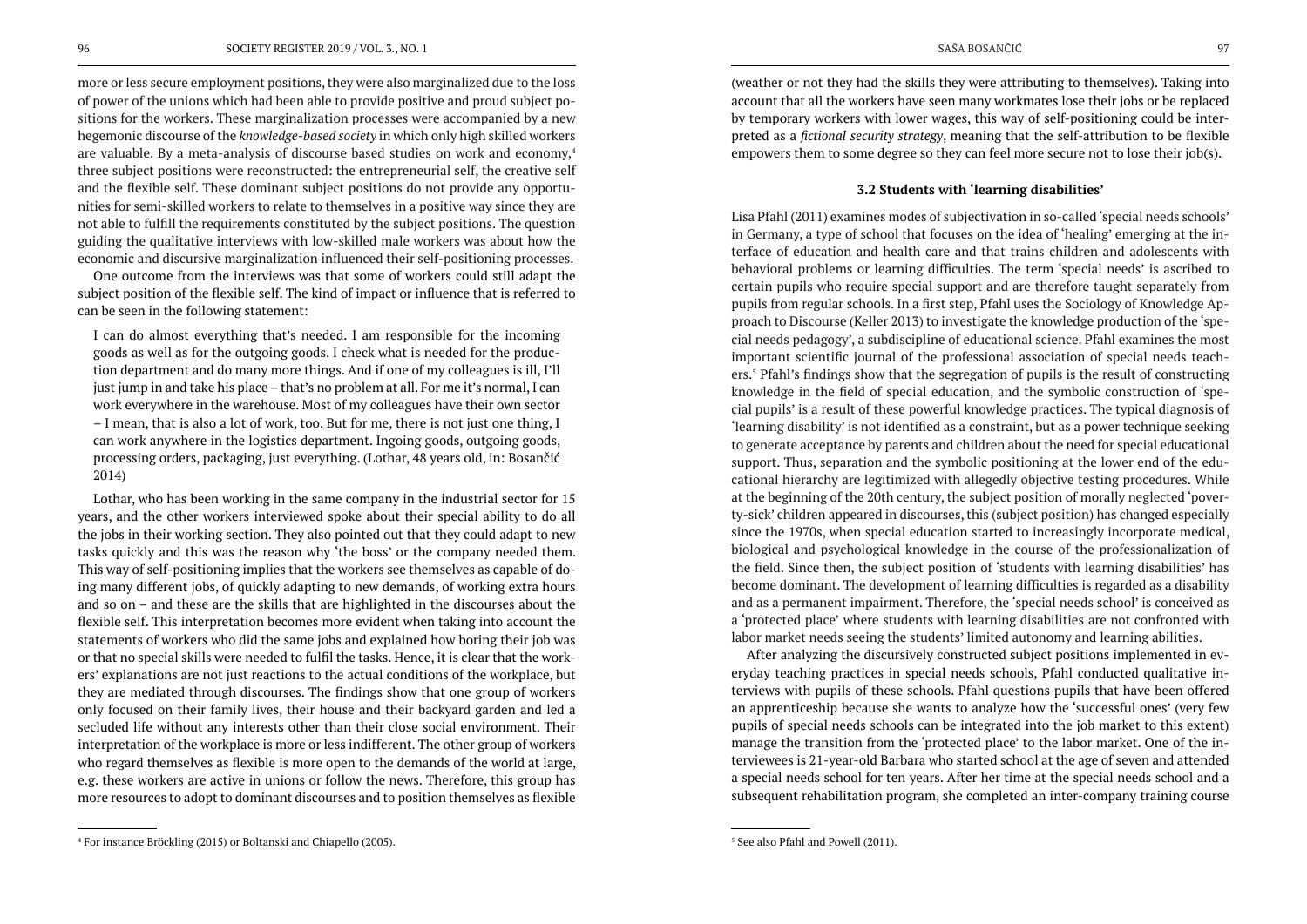to become a housekeeper. She states in the interview:

I want to start working after my apprenticeship. And I hope they won't think: 'Oh, she's from a special needs school, she can't make it here' or something like that. If the employers are normal and reasonable they won't care about that. And I did an internship so I have proven that I can do it – that's what should matter. But even if they accept me I'll still think to myself 'Do they really accept me?' Or do they just think 'ok, we'll take her because she's from a special needs school'. You know, like they just accept me in order not to hurt me or something. (Interview with Barbara, Pfahl 2011: 178)

The passage as well as the entire interview illustrate Barbara's contradictory self-positioning which can be interpreted as a precarious distinction from the subject position of the special pupil with learning disabilities. On the one hand, Barbara repeatedly distinguishes herself from the 'protective space', i.e. the special educational measures; she contrasts this with the unprotected 'normality' of a 'real' workplace. Her self-normalization is thus achieved by rejecting the label 'special pupil' or 'being learning disabled'. On the other hand, these subject positions still make her feel insecure during the transition from a training place to a regular employment. She is not sure whether she will be accepted because of her vocational skills and competences or if work will still be a 'protected place'. Barbara clearly shows her fear of discrimination ("because I come from such a school") and her hope to escape it (those who are "normal and reasonable" will "not care"). She fears, however, that the employers will assume that she is not able to perform adequately due to her low qualification and her having attended a special needs school. For Barbara, successful integration into the labor market is ultimately no proof of her skills. On the contrary, the risk of being recognized only in a socially deprived position and not as a competent person ultimately means that the subject position of the 'pupil with learning disabilities' continues to have an effect on her self-relations despite her attempted rejection of the subject position.

The relationship between subject positions and self-positioning in the interview with Jenny is similar to Barbara's with regard to the restrictions and fears of discrimination. Jenny is also 21 years old and she attended a special school starting at the age of nine. After having finished school, she completed a job-coaching project and a two-year training as an infant care assistant. However, she did not find a job and had been unemployed for 18 months at the time of the interview. Prior to the following interview passage, she talks in detail about the testing procedures of the doctors and psychologists who identified her 'learning disability' and then continues with the following story:

This was so typical, I have to go to a special needs school and that was it for me. Ok, then, I thought I'll just have to make the best of it. And I never had to repeat a year in school! I think I was even allowed to skip some courses, at an earlier stage. But I am not sure. Yes. But I never repeated a year. That would have been really, really terrible for me. Repeating a year in special needs school? No way. And I always had the best grades, I have to admit, honestly. (Interview with Jen-

# ny, Pfahl 2011: 141)

In contrast to Barbara, Jenny's self-positioning can be interpreted as an ambivalent adaptation of the subject position of the 'special pupil with learning disabilities'. On the one hand, she accepts the transfer to the special needs school and does not in any way question the testing methods she previously talked about. Since Jenny is aware of the discriminatory attributions by the subject position of a special needs pupil, however, she applies different normalization strategies in the sense of Goffman's stigma management. Her self-positioning could be specified as *different but equal*, i.e. her normalization works through accepting the label 'learning disability', and at the same time, she is regaining autonomy by affirmatively adopting the meritocratic principle. Jenny distinguishes herself from the other special pupils by highlighting her special abilities, while at the same time being afraid of the comparison with persons of a higher status. However, Jenny's willingness to perform does not lead to an integration into the labor market. She accepts this failure by legitimizing the meritocratic principle and argues that her special school certificate is inferior. The acceptance of the subject position of the 'learning-disabled pupil' ultimately makes her lower her own ambitions, by which she also wants to protect herself from further disappointments in searching for a job.

The third way of self-positioning shows that there is a wide range of possible reactions when being addressed with a certain subject position. At the time of the interview, Nico was 19 years old and one of very few special needs school pupils who could start a regular vocational training immediately after having finished school. In the following interview passage, Nico describes his experiences in the vocational school:

First year apprentice, we had English lessons. And if I would have gotten a grade for it, I would have become a bad grade and failed. Because I didn't know anything before. And they practically started right away on a the level of super intelligent. Not like with the special needs students, but with super intelligent. They couldn't take any consideration for me. The others were in grammar school, comprehensive school, secondary school, whatever. And I came just now from the totally low special school. And we did not have real English lessons. And then I found a way, a small gap (…). I went to my English teacher and said: I come from a special needs school, please take that into account and she immediately took it into account. She immediately understood and said 'You won't get a grade, we will just note that you have successfully attended English lessons.' (Interview with Nico, Pfahl 2011: 187)

In this as well as other passages of the interview, it becomes apparent that Nico more or less subverts the subject position of the special needs student to his own advantage. He is able to ask for special treatment for himself, but he does not justify it with a special need for support but with his lack of education and knowledge he is not responsible for. Altogether, Nico, just like the other special needs pupils, is aware of his discreditable stigma as a result of having attended a special needs school. He is engaged in impression management (Goffman) to the extent that he largely conceals his school background, but then does reveal it with regard to certain performance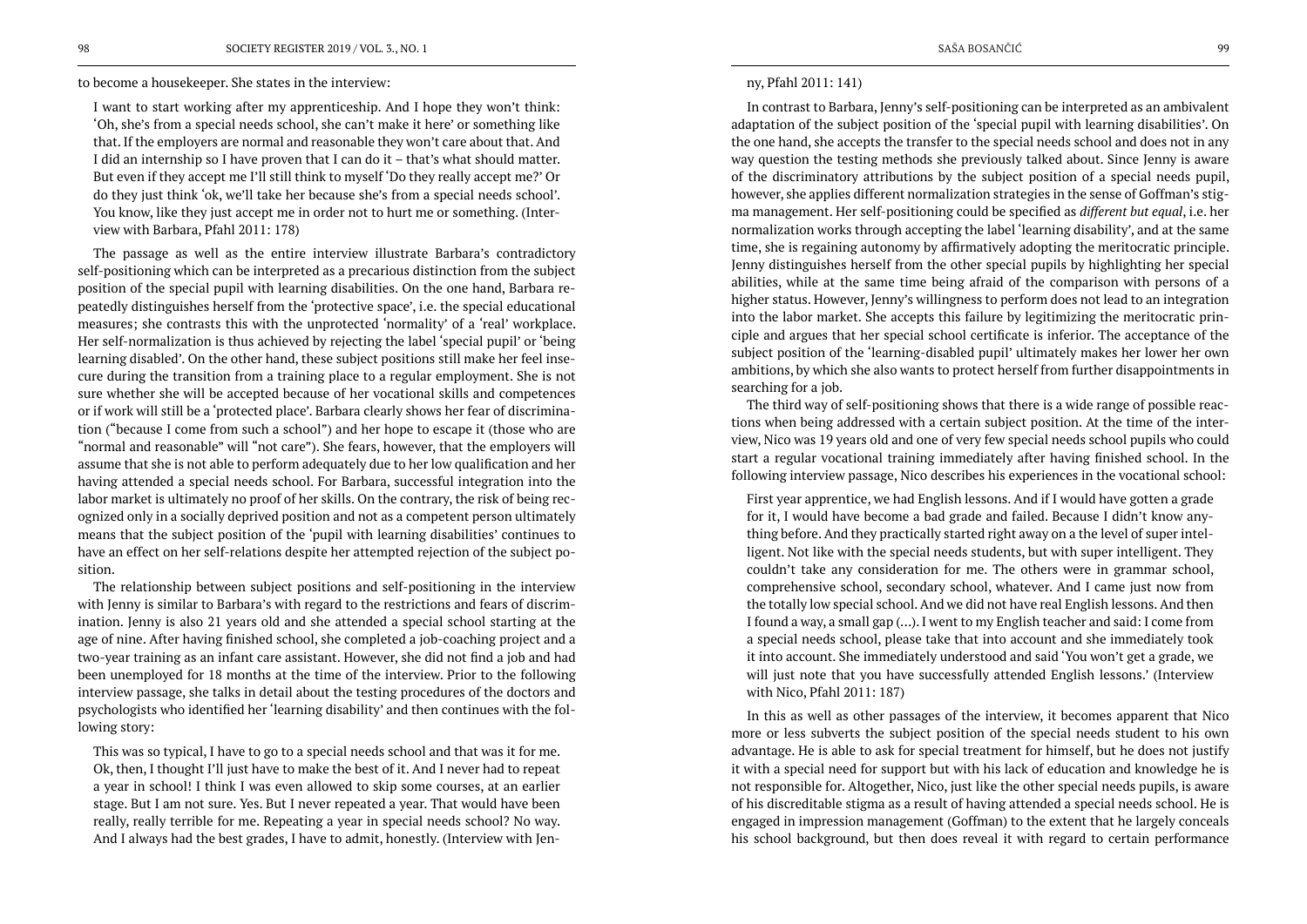expectations of teachers in order to compensate for the disadvantages experienced. Ultimately, Nico rejects the classification as 'learning disabled' and criticizes the disadvantages associated with special schooling.

Finally, Pfahl's empirical study impressively proves the power effects of the subject position of the 'learning disabled student', because even in Nico's subversion of the subject position the effectiveness of the subject position becomes evident. The students question themselves continually about their 'disability', and they remain permanently imprisoned in their attempt to normalize themselves. Moreover, they are affectively bound to the label 'learning disabled'. As the empirical data also shows, the subject position is nevertheless not determining, even if the scope of adaption and subversion is very limited and the special pupils only have few resources to reject the discriminatory subject positions. This is partly due to the economic marginalization of the group of special needs students which is assigned an inferior social status.

### **4. CONCLUSION**

The research perspective of the Interpretive Subjectivation Analysis (ISA) is combing social constructivist and post-structuralist theories of the decentered subject to develop a methodological framework for analyzing subjectivation processes. The main argument in this paper is that such a methodological framework requires examining the relations between normative subject positons *and* the self-positioning processes of human actors. Otherwise, it is not possible to analyze discursive power effects on the one hand, or which technologies of the self are effectively opposing which mechanisms of power and how normative symbolic orders can be transformed collectively on the other hand. If, for example, only self-positioning processes in interview data are analyzed, it remains unclear whether and how specific subject positons were appropriated or undermined, if the researcher cannot account for the respective normative orders that unfold the assumed effects of power. Conversely, the analysis of discourses and governmental strategies does not provide any information as to whether these interpellations do have any power effects on the living and embodied subjects. Therefore, subject norms and human self-relations must both be examined empirically, whereby it must be made clear which in which contexts the addressing, appropriation and subversion takes place: why, for example, should certain subject norms at all unfold power effects on certain addressees? It is therefore necessary to clarify whether there are specific institutional, organizational or life-world contexts in which subject positions are processed and specific individuals or collectives are addressed. In the empirical studies presented in the third chapter, subject positions were mediated in school or in the context of the work place, but it not always known at the beginning of the research process which subject positions are imposed by whom or which subject positions people relate to. These relations of subject positions and self-positioning therefore cannot be presupposed. Instead, they have to be analyzed in a tentative and circular research process using qualitative methods. Hence, the ISA approach requires combining discursive or ethnographic data with methods of focus groups, biographical interviews or methods of qualitative interviews.

The focus on discourses and the subject positions in the ISA takes into account the fact that in the present almost all aspects of human life are 'surrounded' by discourses (Clarke 2005, p. 145). Considering the increasing medialization of society, the numerous 'experts' who distribute their politics of knowledge in an endlessly growing number guidebooks and self-help literature, video tutorials on social media platforms and various internet blogs on health, partnership, sexuality, beauty etc. and considering the numerous movies and TV productions in which e.g. gender stereotypes and narratives of idealized partnerships circulate and so on, analyzing discourses and subject positions becomes a crucial factor because of their omnipresence in contemporary life. However, people are not only shaped and influenced by discourses but also by biographical events, neighborhoods, social classes, professional roles and socially constructed categories like ethnicity, political convictions or sexual preferences that are adopted or experience in the context of the life-world. Therefore the ISA's concept of self-positioning is a heuristic tool to examine if and how life-world or organizational contexts are mediated through discursively constructed subject positions and if and how they are adapted, opposed, ignored, enforced or re-signified.

This methodological perspective based on Butler, Foucault and the Interpretative Paradigm integrates the decentered subject into empirical research and adopts qualitative methods in order to establish a broader perspective on the *discursive situatedness of human subjectivity*. This kind of subjectivation research does not understand the human individual as the center of meaning making and an absolutely free individual in an empathic sense nor does it imply a fully determined actor. Instead, the goal of the ISA is to examine power relations and agency empirically and to analyze how people are addressed in specific contexts and if they are able *to act and think differently*. Therefore, the ISA is a critical research program that reveals the contingency of normative orders and the restrictions that people experience in specific situations.

**FUNDING:** This research received no external funding. **CONFLICTS OF INTEREST:** The author declares no conflict of interest.

# **REFERENCES**

Althusser, Louis. 2001. *Lenin and Philosophy and other Essays*. New York: Monthly Review Press. Berger, Peter L. and Thomas Luckmann. 1991. *The Social Construction of Reality. A Treatise in the Sociology of Knowledge*. London & New York: Penguin Books. [1966] Boltanski, Luc and Eve Chiapello. 2005. *The New Spirit of Capitalism*. London and New York, Verso. Bosančić, Saša. 2017. *Arbeiter ohne Eigenschaften. Über die Subjektivierungsweisen angelernter Arbeiter*. Wiesbaden: Springer VS. Bosančić, Saša. 2017. "Selbst-Positionierung zwischen Reflexivität, Eigen-Sinn und

Transformation – die Forschungsperspektive der Interpretativen Subjektivierungsanalyse." in *Geschlossene Gesellschaften. Verhandlungen des 38. Kongresses*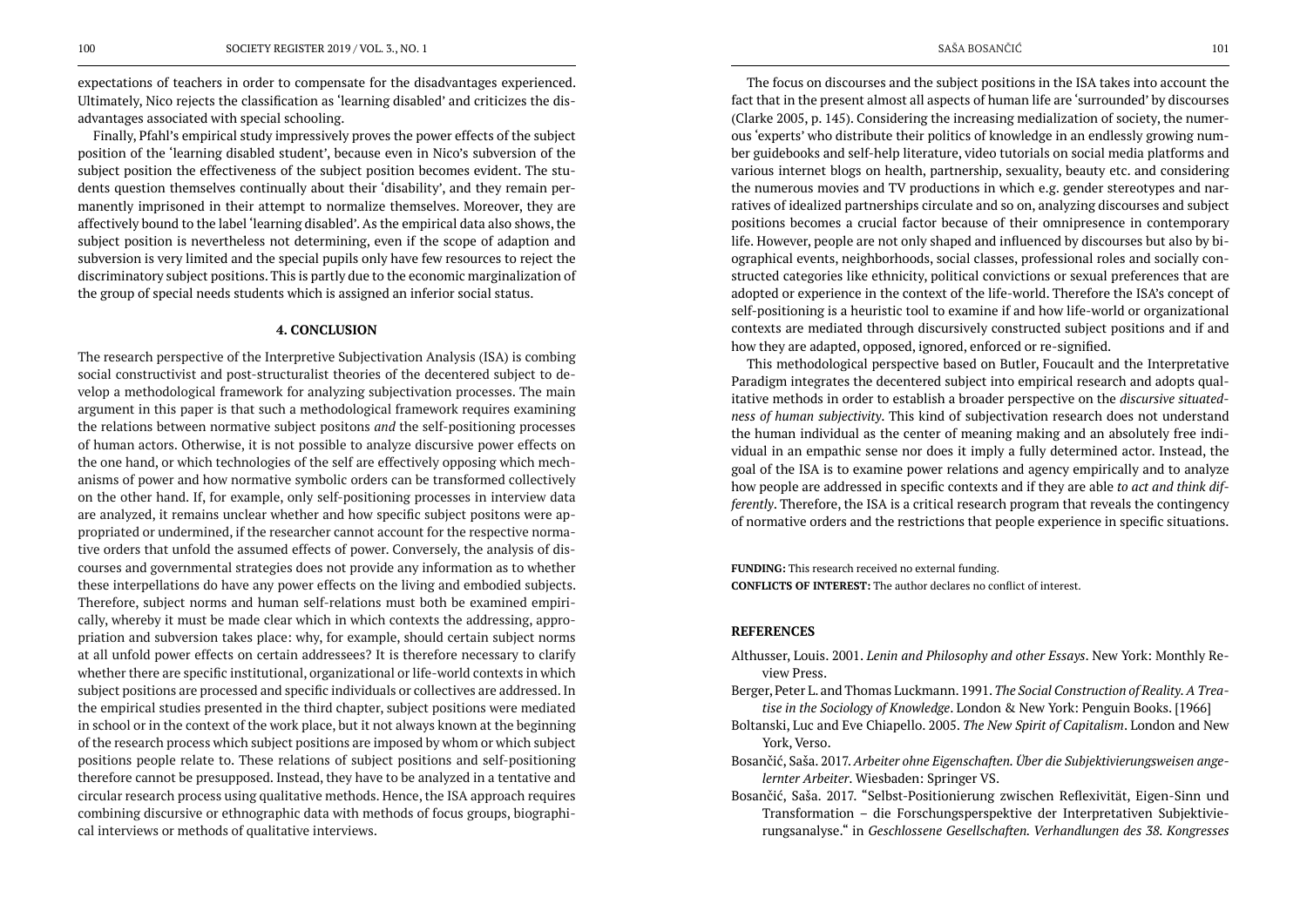*der Deutschen Gesellschaft für Soziologie in Bamberg 2016,* edited by S. Lessenich, [http://publikationen.soziologie.de/index.php/kongressband\\_2016](http://publikationen.soziologie.de/index.php/kongressband_2016).

- Bosančić, Saša. 2018a. "Die Forschungsperspektive der Interpretativen Subjektivierungsanalyse." Pp. 43-65 in *Subjekt und Subjektivierung. Empirische und theoretische Perspektiven auf Subjektivierungsprozesse,* edited by A. Geimer, S. Amling and S. Bosančić. Wiesbaden: Springer VS.
- Bosančić, Saša. 2018b. "Self-positioning of semi-skilled workers. Analysing subjectification processes with SKAD." Pp. 186-201 in *The Sociology of Knowledge Approach to Discourse. Investigating the Politics of Knowledge and Meaning-making,*  edited by R. Keller, A.-K. Hornidge and W. J. Schünemann*.* London & New York: Routledge.
- Bröckling, Ulrich. 2015. *The Entreprenurial Self. Fabricating a New Type of Subject*. London: SAGE.
- Burchell, Graham, Colin Gordon & Peter Miller, eds. 1991*. The Foucault Effect: Studies in Governmentality*. Hemel Hampstead: Harvester Wheatsheaf.
- Butler, Judith. 1997. *The Psychic Life of Power. Theories of Subjection*. Stanford: Stanford University Press.
- Butler, Judith. 2011. *Bodies that matter*. London and New York: Routledge. [1993]
- Clarke, Adele E. 2005. *Situational Analysis: Grounded Theory After the Postmodern Turn*. Thousand Oaks: SAGE.
- Dean, Mitchell. 1999. *Governmentality: Power and Rule in Modern Society*. London: SAGE.
- Foucault, Michel. 1988: "Technologies of the Self." in *Technologies of the Self. A seminar with Michel Foucault,* edited by L. H. Martin et al. Amherst: University of Massachusetts Press.
- Foucault, Michel. 1990a. *The History of Sexuality*. *Volume 1: An Introduction*. New York: Pantheon.
- Foucault, Michel. 1990b. *The Use of Pleasure*. *Volume 2 of The History of Sexuality*. New York: Pantheon.
- Foucault, Michel. 1994. "The subject and power." Pp. 326-348 in *Michel Foucault. Power,* edited by J. Faubion. New York: The New Press.
- Foucault, Michel. 1995. *Discipline and Punish. The Birth of the Prison*. New York, Vintage Books. [1975]
- Foucault, Michel. 2003. *Abnormal: Lectures at the Collège de France, 1974–1975*. London: Verso.
- Foucault, Michel. 2007. *Security, Territory, Population*: Lectures at the Collège de France, 1977–1978. Basingstoke: Palgrave Macmillan.
- Foucault, Michel. 2008. *The Birth of Biopolitics*: Lectures at the Collège de France, 1978–1979. Basingstoke: Palgrave Macmillan.
- Giddens, Anthony. 1984. *The Constitution of Society: Outline of the Theory of Structuration.* Berkeley: UCLA Press.
- Goffman, Erving. 1961. *Asylums. Essays on the Social Situation of Mental Patients and Other Inmates*. Graden City and New York: Anchor Books.
- Goffman, Erving. 1971. *Relations in Public. Microstudies of the Public Order*. New York:

*ciology of Knowledge Approach to Discourse. Investigating the Politics of Knowledge* 

tion." Pp. 16-47 in *The Sociology of Knowledge Approach to Discourse. Investigating the Politics of Knowledge and Meaning-Making,* edited by R. Keller, A.-K. Hornidge

- Basic Books. Goffman, Erving. 1974. *Frame Analysis. An Essay on the Organization of Experience*. New York et al.: Harper Colophon Books. Goffman, Erving. 1986. *Stigma. Notes on the Management of Spoiled Identity*. New York: Touchstone [1963] Goffman, Erving. 2013. *Encounters. Two Studies in the Sociology of Interaction*. Mansfield Centre: Martino Publishing [1961] Keller, Reiner and Ann-Kathrina Hornidge & Wolf J. Schünemann, eds. 2018. *The Soand Meaning-Making*. London & New York: Routledge. Keller, Reiner. 2011. "The Sociology of Knowledge Approach to Discourse (SKAD)." *Human Studies* 34(1): 43–65. Keller, Reiner. 2013. D*oing Discourse Research. An Introduction for Social Scientists*. London and Thousand Oaks: SAGE. Keller, Reiner. 2018. "The sociology of knowledge approach to discourse: an introduc-& W. J. Schünemann. London & New York: Routledge. Lemke, Thomas. 2001. "The Birth of Biopolitics: Michel Foucault's Lecture at the Collège de France." *Economy and Society* 30(2): 190–209. *Mead, Georg Herbert. 1972. Mind, Self, and Society. From the Standpoint of a Social Behaviorist. Chicago:* The University of Chicago Press. [1934] Mills, Charles W. 1940. *Situated Actions and Vocabularies of Motive*. In: American Sociological Review 5(6), pp. 904–913. Pfahl, Lisa and Justin J. W. Powell. 2011."Legitimating School Segregation. The Special 2008." *Disability & Society* 26(2): 449–462. Pfahl, Lisa. 2011. *Techniken der Behinderung. Der deutsche Lernbehinderungsdiskurs, die*  Reichertz, Jo. 2013. *Hermeneutic Sociology of Knowledge*, in: Arbor, 189 (761), a036. DOI: http://dx.doi.org/10.3989/arbor.2013.761n3004 Rose, Nikolas. 2007. *The Politics of Life Itself: Biomedicine, Power, and Subjectivity in the Twenty-first Century*. Princeton, NJ: Princeton University Press.
- Evanstone, Northwestern University Press.
- University of Illinois Press, pp. 271–315.
- Press of Glencoe.
- London: Penguin. [1904/1905]

Education Profession and the Discourse of Learning Disability in Germany, 1908-

*Sonderschule und ihre Auswirkungen auf Bildungsbiografien*. Bielefeld: transcript.

Schütz, Alfred and Thomas Luckmann. 1973. *Structures of the Life-World*, Volume I.

Spivak, Gayatri Chakravorty. 1988. "Can subalterns speak?" Pp. 271-315 in *Marxism and the Interpretation of Culture*, edited by L. Grossberg and N. Carry. Champaign:

Strauss, Anselm L. 1959. *Mirrors and Masks: The Search for Identity*. Glencoe: The Free

Weber, Max. 2002. *The Protestant Ethic and the 'Spirit of Capitalism' and other writings*.